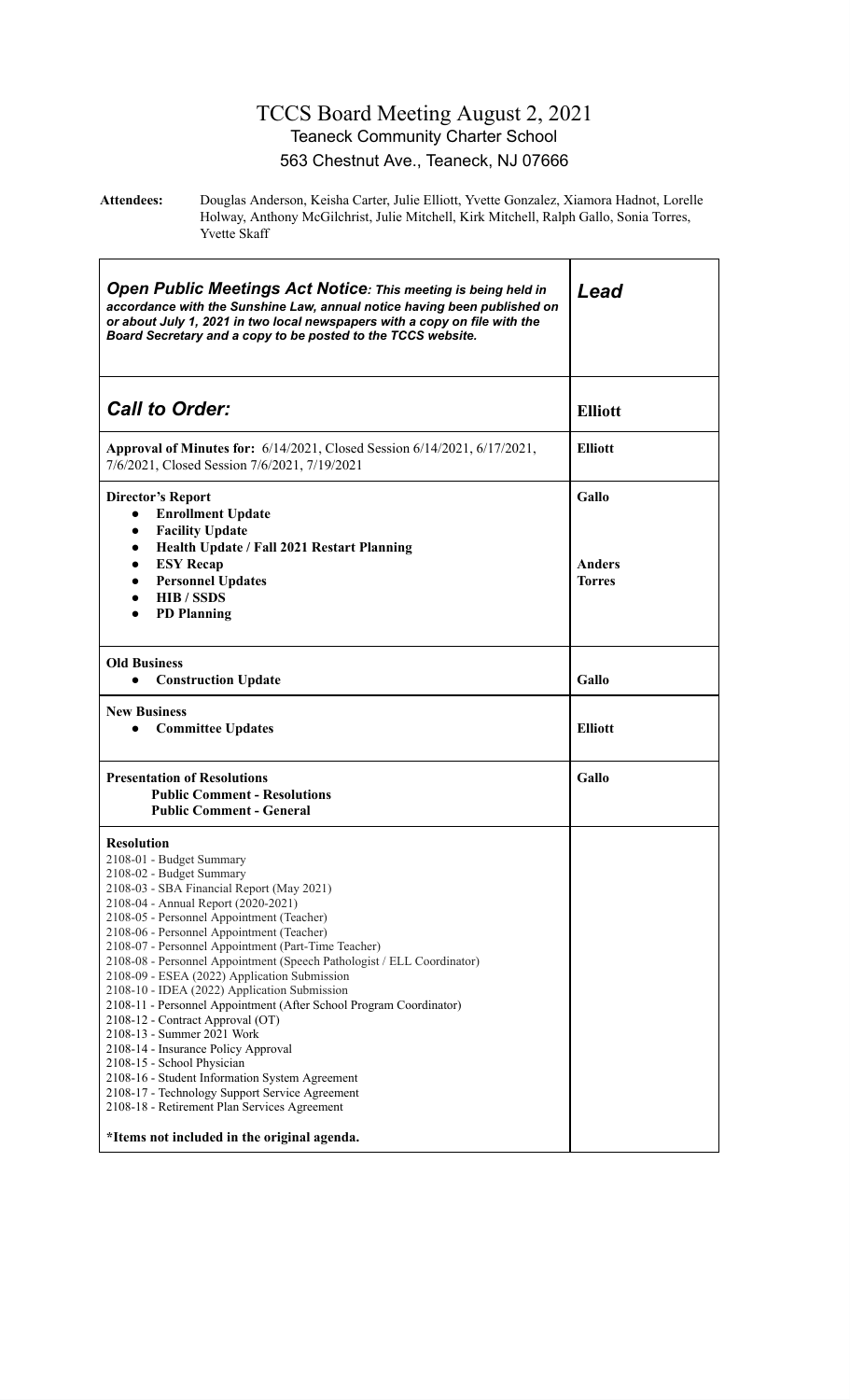# **TCCS Board Meeting August 2, 2021** *Resolution 2108-01 Budget Summary*

**BE IT RESOLVED, that the Budget Summary for June 15, 2021 - June 30, 2021 (total amount \$71,741.09) be approved.**

| Moved by:       |            | <b>Seconded By:</b> |               |            |                |                    |            |                |
|-----------------|------------|---------------------|---------------|------------|----------------|--------------------|------------|----------------|
| <b>Vote</b>     |            |                     |               |            |                |                    |            |                |
|                 | <b>Yes</b> | N <sub>0</sub>      |               | <b>Yes</b> | N <sub>0</sub> |                    | <b>Yes</b> | N <sub>0</sub> |
| <b>Anderson</b> |            |                     | Gonzalez      |            |                | <b>McGilchrist</b> |            |                |
| Carter          |            |                     | Hadnot        |            |                | J. Mitchell        |            |                |
| <b>Elliott</b>  |            |                     | <b>Holway</b> |            |                | K. Mitchell        |            |                |

| <b>Resolution Carried:</b> | Yes |  |
|----------------------------|-----|--|
|----------------------------|-----|--|

**Date:\_\_\_\_\_\_\_\_\_\_\_\_\_\_\_\_\_\_\_\_\_\_\_\_\_\_\_\_\_\_\_\_\_\_\_\_\_\_**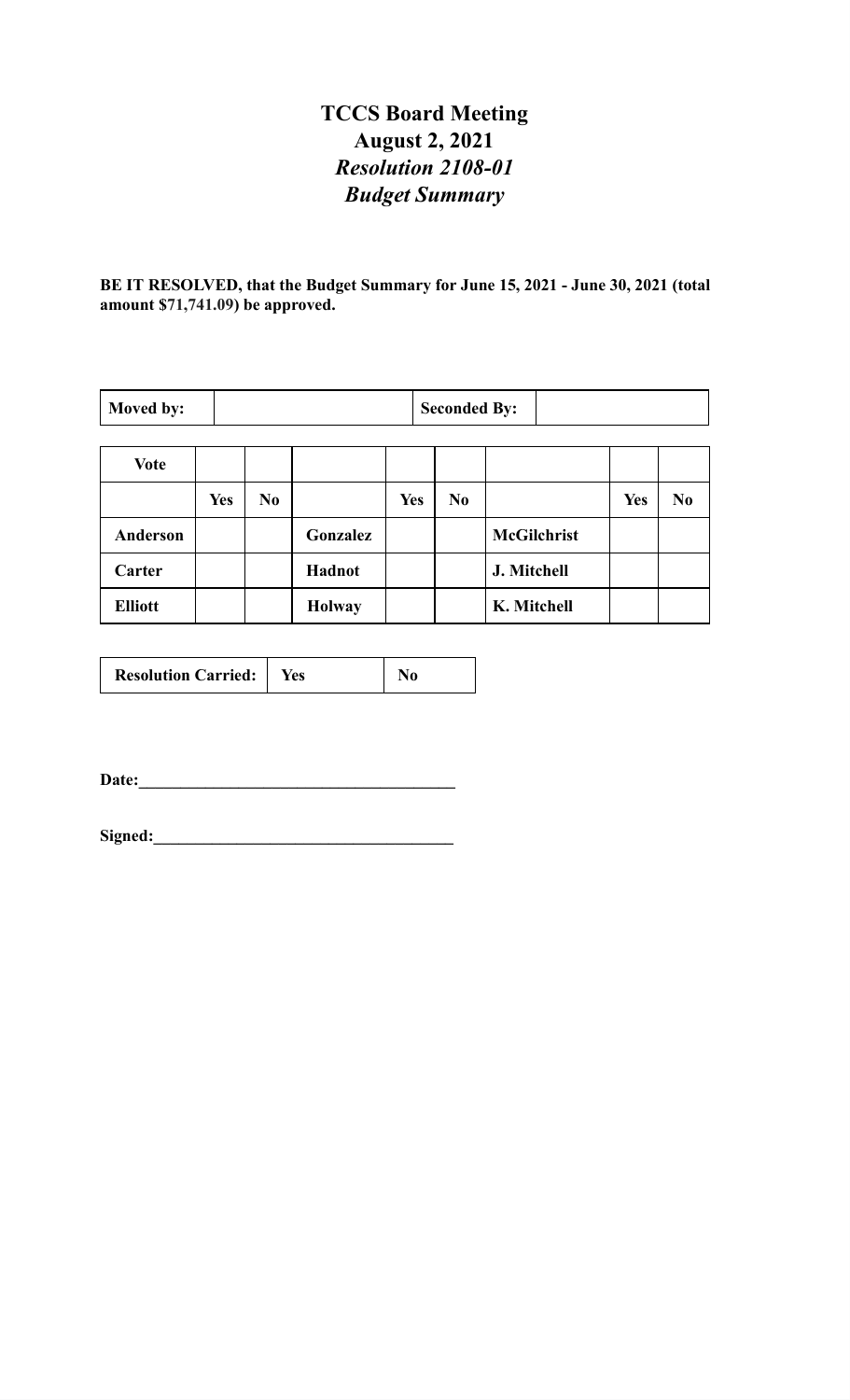# **TCCS Board Meeting August 2, 2021** *Resolution 2108-02 Budget Summary*

**BE IT RESOLVED, that the Budget Summary for July 1, 2021 - August 2, 2021 (total amount \$127,963.09) be approved.**

| Moved by: | <b>Seconded By:</b> |  |
|-----------|---------------------|--|
|-----------|---------------------|--|

| <b>Vote</b>    |            |                |               |            |                |                    |            |                |
|----------------|------------|----------------|---------------|------------|----------------|--------------------|------------|----------------|
|                | <b>Yes</b> | N <sub>0</sub> |               | <b>Yes</b> | N <sub>0</sub> |                    | <b>Yes</b> | N <sub>0</sub> |
| Anderson       |            |                | Gonzalez      |            |                | <b>McGilchrist</b> |            |                |
| Carter         |            |                | Hadnot        |            |                | J. Mitchell        |            |                |
| <b>Elliott</b> |            |                | <b>Holway</b> |            |                | K. Mitchell        |            |                |

| <b>Resolution Carried:</b> | Yes |  |
|----------------------------|-----|--|
|                            |     |  |

**Date:\_\_\_\_\_\_\_\_\_\_\_\_\_\_\_\_\_\_\_\_\_\_\_\_\_\_\_\_\_\_\_\_\_\_\_\_\_\_**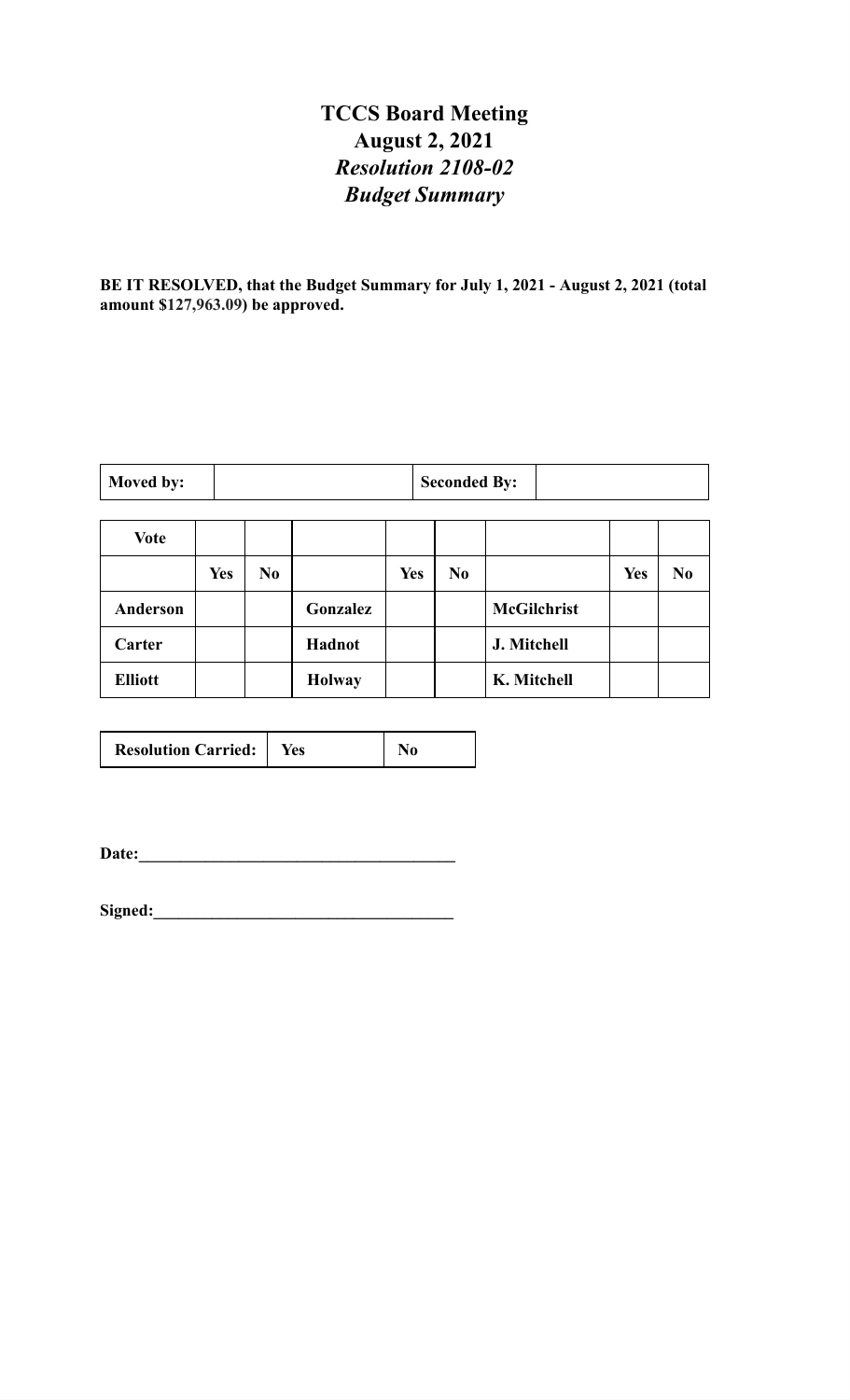# **TCCS Board Meeting August 2, 2021** *Resolution 2108-03 SBA Financial Report (May 2021)*

**BE IT RESOLVED, that Board of Trustees approve the SBA Financial Reports for May 2021.**

| Moved by: | <b>Seconded By:</b> |  |
|-----------|---------------------|--|
|           |                     |  |

and the control of the control of the control of the control of the control of the control of the control of the

| <b>Vote</b>     |            |                |               |            |                |                    |     |                |
|-----------------|------------|----------------|---------------|------------|----------------|--------------------|-----|----------------|
|                 | <b>Yes</b> | N <sub>0</sub> |               | <b>Yes</b> | N <sub>0</sub> |                    | Yes | N <sub>0</sub> |
| <b>Anderson</b> |            |                | Gonzalez      |            |                | <b>McGilchrist</b> |     |                |
| Carter          |            |                | Hadnot        |            |                | J. Mitchell        |     |                |
| <b>Elliott</b>  |            |                | <b>Holway</b> |            |                | K. Mitchell        |     |                |

| <b>Resolution Carried:</b> | Yes | No |
|----------------------------|-----|----|
|----------------------------|-----|----|

**Date:\_\_\_\_\_\_\_\_\_\_\_\_\_\_\_\_\_\_\_\_\_\_\_\_\_\_\_\_\_\_\_\_\_\_\_\_\_\_**

| Signed: |  |  |
|---------|--|--|
|         |  |  |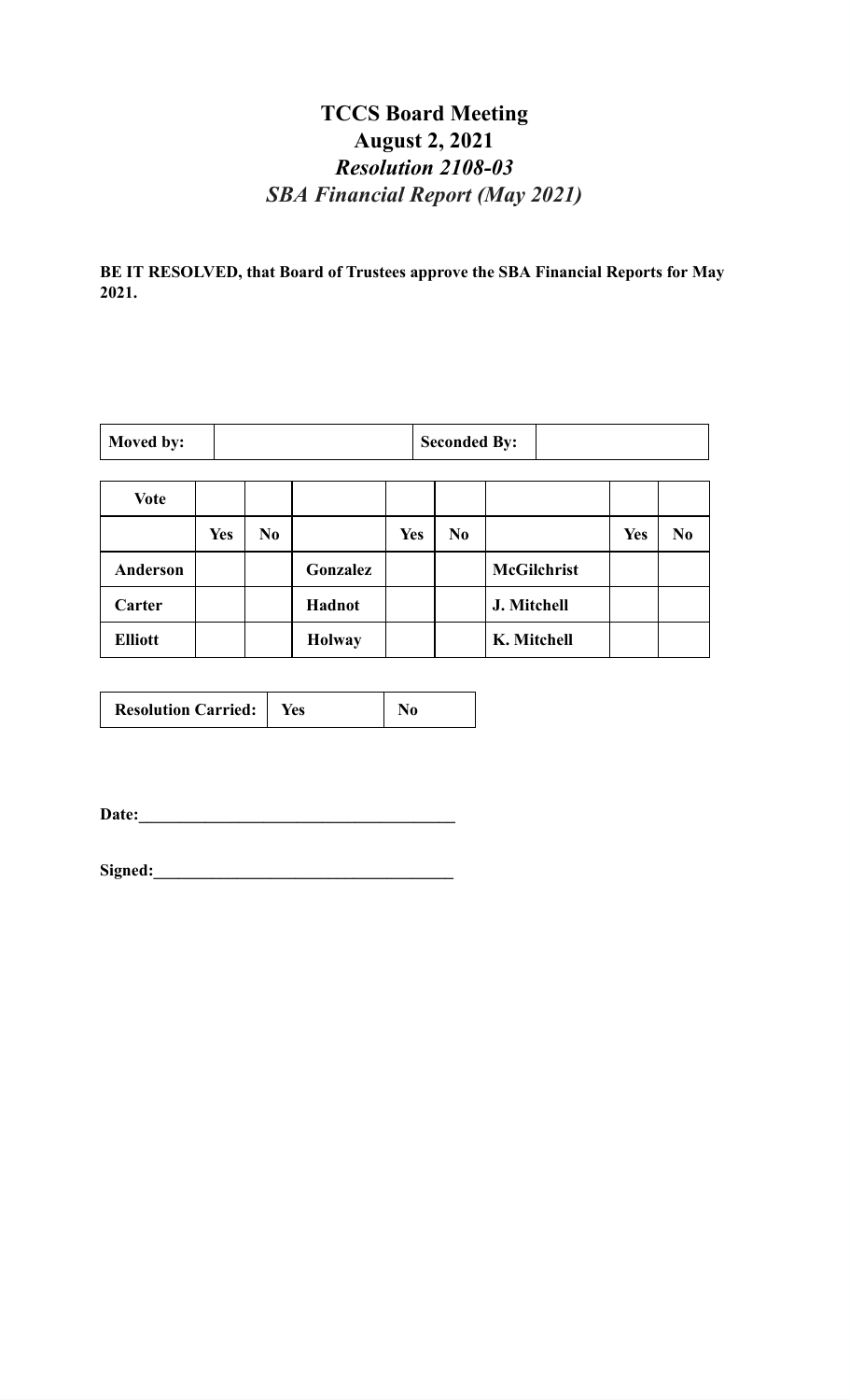# **TCCS Board Meeting August 2, 2021** *Resolution 2108-04 Annual Report (2020-2021)*

**BE IT RESOLVED, that the TCCS Board of Trustees approve the attached 2020-2021 Annual Report.**

| Moved by:      |            |                |               |            | <b>Seconded By:</b> |                    |            |                |
|----------------|------------|----------------|---------------|------------|---------------------|--------------------|------------|----------------|
| <b>Vote</b>    |            |                |               |            |                     |                    |            |                |
|                | <b>Yes</b> | N <sub>0</sub> |               | <b>Yes</b> | N <sub>0</sub>      |                    | <b>Yes</b> | N <sub>0</sub> |
| Anderson       |            |                | Gonzalez      |            |                     | <b>McGilchrist</b> |            |                |
| Carter         |            |                | Hadnot        |            |                     | J. Mitchell        |            |                |
| <b>Elliott</b> |            |                | <b>Holway</b> |            |                     | K. Mitchell        |            |                |

| <b>Resolution Carried:</b> | Yes |  |
|----------------------------|-----|--|
|----------------------------|-----|--|

**Date:\_\_\_\_\_\_\_\_\_\_\_\_\_\_\_\_\_\_\_\_\_\_\_\_\_\_\_\_\_\_\_\_\_\_\_\_\_\_**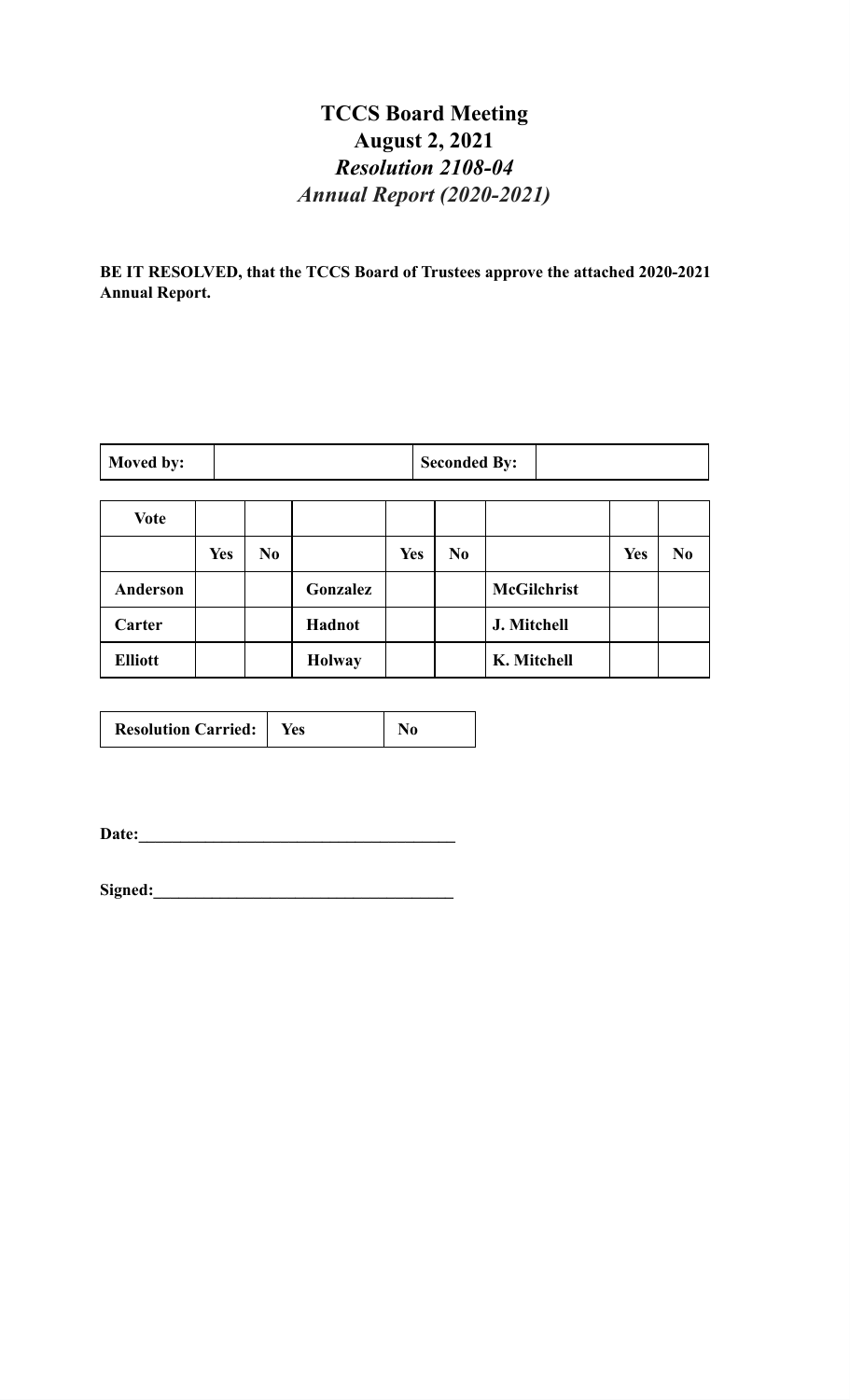# **TCCS Board Meeting August 2, 2021** *Resolution 2108-05 Personnel Appointment (Teacher)*

#### **BE IT RESOLVED, the TCCS Board approve the following personnel appointment for the 2021-2022 school year:**

| <b>Name</b>           | <b>Position</b>                   | <b>Salary</b> |
|-----------------------|-----------------------------------|---------------|
| <b>Armando Padron</b> | <b>7-8 Social Studies Teacher</b> | \$59,575(MA)  |

| Moved by: |  | <b>Seconded By:</b> |  |
|-----------|--|---------------------|--|
|-----------|--|---------------------|--|

| <b>Vote</b>    |            |                |               |            |                |                    |            |                |
|----------------|------------|----------------|---------------|------------|----------------|--------------------|------------|----------------|
|                | <b>Yes</b> | N <sub>0</sub> |               | <b>Yes</b> | N <sub>0</sub> |                    | <b>Yes</b> | N <sub>0</sub> |
| Anderson       |            |                | Gonzalez      |            |                | <b>McGilchrist</b> |            |                |
| Carter         |            |                | Hadnot        |            |                | J. Mitchell        |            |                |
| <b>Elliott</b> |            |                | <b>Holway</b> |            |                | K. Mitchell        |            |                |

| <b>Resolution Carried:</b>   Yes |  | N <sub>0</sub> |
|----------------------------------|--|----------------|
|----------------------------------|--|----------------|

**Date:\_\_\_\_\_\_\_\_\_\_\_\_\_\_\_\_\_\_\_\_\_\_\_\_\_\_\_\_\_\_\_\_\_\_\_\_\_\_**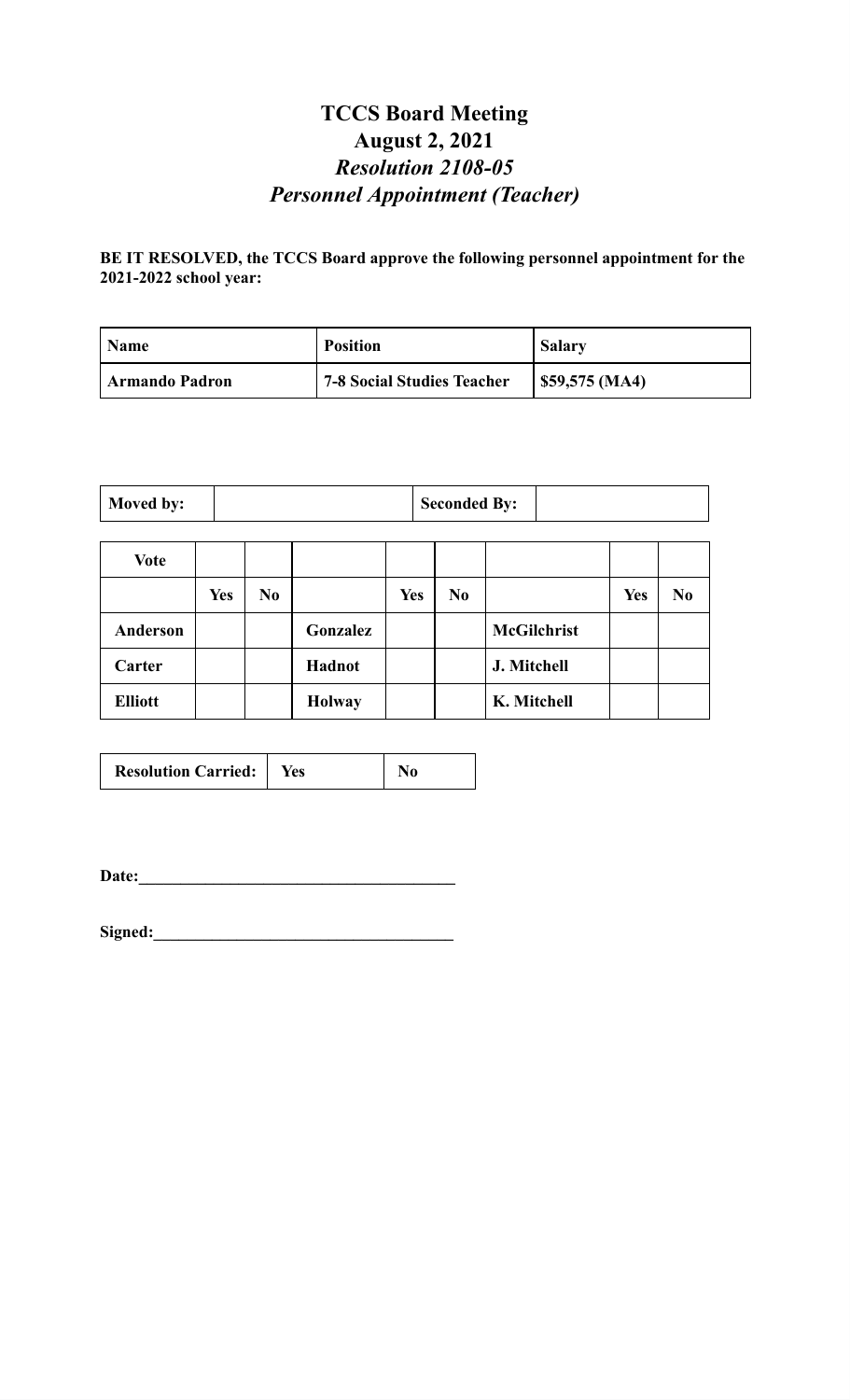# **TCCS Board Meeting August 2, 2021** *Resolution 2108-06 Personnel Appointment (Teacher)*

#### **BE IT RESOLVED, the TCCS Board approve the following personnel appointment for the 2021-2022 school year:**

| <b>Name</b>          | <b>Position</b>                  | <b>Salary</b>       |
|----------------------|----------------------------------|---------------------|
| <b>Lindsey Russo</b> | <b>Special Education Teacher</b> | $  $57,825 \,(MA1)$ |

| <b>Seconded By:</b><br>Moved by: |  |
|----------------------------------|--|
|----------------------------------|--|

| <b>Vote</b>    |            |    |               |            |                |                    |            |                |
|----------------|------------|----|---------------|------------|----------------|--------------------|------------|----------------|
|                | <b>Yes</b> | No |               | <b>Yes</b> | N <sub>0</sub> |                    | <b>Yes</b> | N <sub>0</sub> |
| Anderson       |            |    | Gonzalez      |            |                | <b>McGilchrist</b> |            |                |
| Carter         |            |    | Hadnot        |            |                | J. Mitchell        |            |                |
| <b>Elliott</b> |            |    | <b>Holway</b> |            |                | K. Mitchell        |            |                |

**Date:\_\_\_\_\_\_\_\_\_\_\_\_\_\_\_\_\_\_\_\_\_\_\_\_\_\_\_\_\_\_\_\_\_\_\_\_\_\_**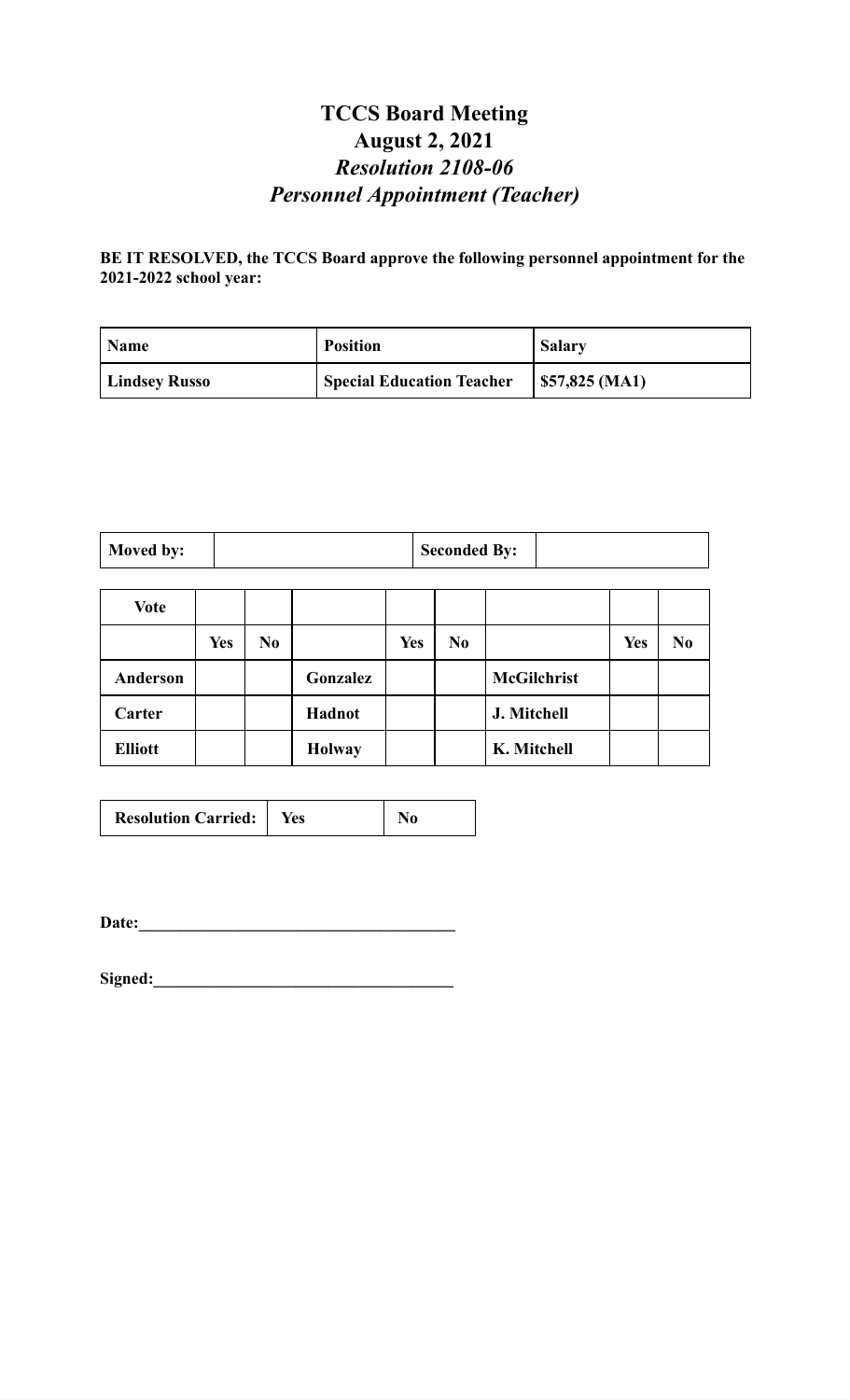## **TCCS Board Meeting August 2, 2021** *Resolution 2108-07 Personnel Appointment (Part-Time Teacher)*

**BE IT RESOLVED, the TCCS Board approve the following personnel appointment for the 2021-2022 school year:**

| <b>Name</b> | <b>Position</b>                                      | <b>Salary</b>           |
|-------------|------------------------------------------------------|-------------------------|
| Amanda Bach | <b>Part-Time Special</b><br><b>Education Teacher</b> | \$28,912 (MA1 - 0.5FTE) |

| <b>Moved by:</b> | <b>Seconded By:</b> |  |
|------------------|---------------------|--|

| <b>Vote</b>    |            |                |               |            |     |                    |            |                |
|----------------|------------|----------------|---------------|------------|-----|--------------------|------------|----------------|
|                | <b>Yes</b> | N <sub>0</sub> |               | <b>Yes</b> | No. |                    | <b>Yes</b> | N <sub>0</sub> |
| Anderson       |            |                | Gonzalez      |            |     | <b>McGilchrist</b> |            |                |
| Carter         |            |                | Hadnot        |            |     | J. Mitchell        |            |                |
| <b>Elliott</b> |            |                | <b>Holway</b> |            |     | K. Mitchell        |            |                |

| <b>Resolution Carried:</b>   Yes |  | N <sub>0</sub> |
|----------------------------------|--|----------------|
|----------------------------------|--|----------------|

**Date:\_\_\_\_\_\_\_\_\_\_\_\_\_\_\_\_\_\_\_\_\_\_\_\_\_\_\_\_\_\_\_\_\_\_\_\_\_\_**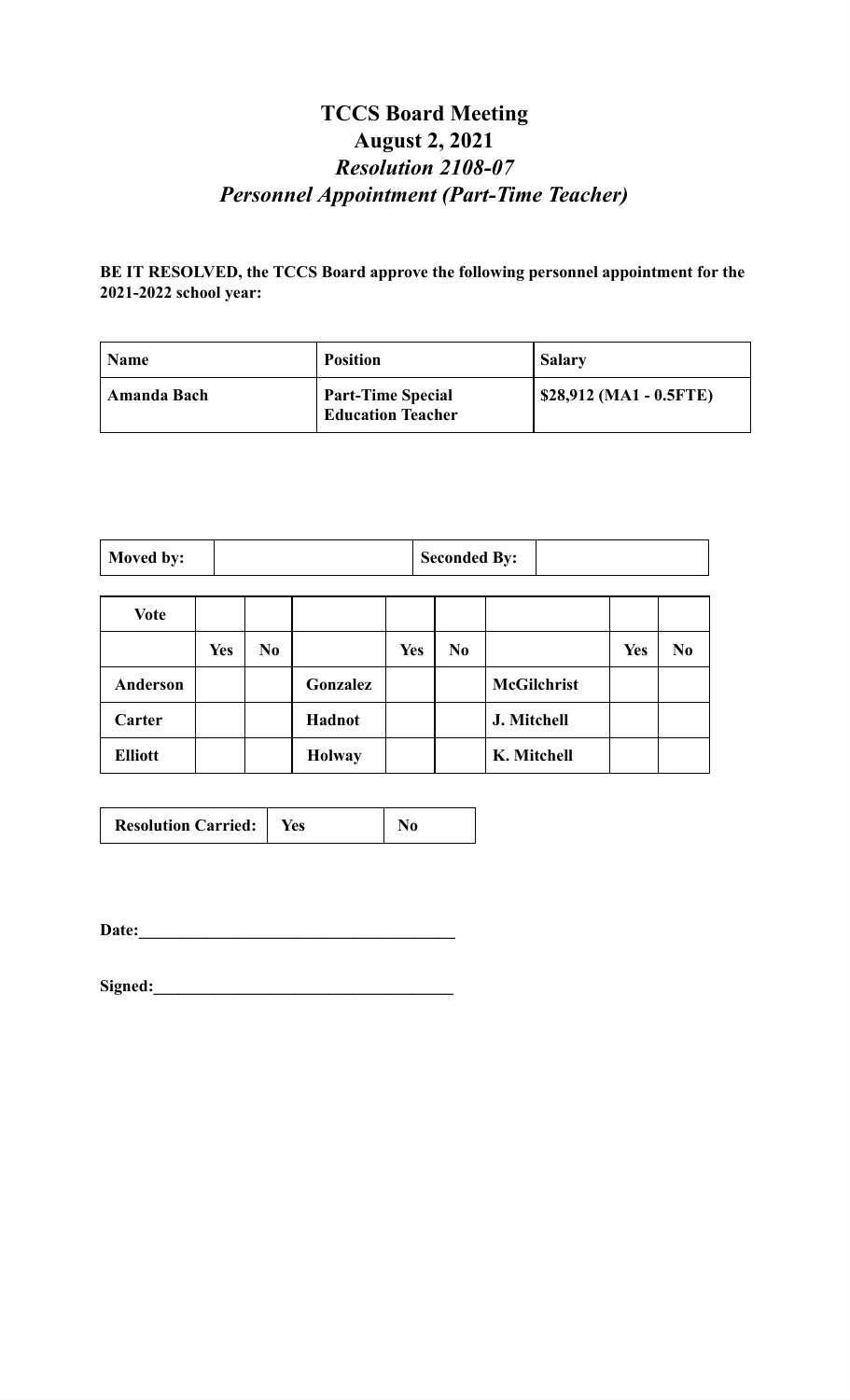## **TCCS Board Meeting August 2, 2021** *Resolution 2108-08 Personnel Appointment (Speech Pathologist / ELL Coordinator)*

#### **BE IT RESOLVED, the TCCS Board approve the following personnel appointment for the 2021-2022 school year:**

| Name                 | <b>Position</b>                                | <b>Salary</b>   |
|----------------------|------------------------------------------------|-----------------|
| Alicia Alonso-Cappas | <b>Speech Pathologist / ELL</b><br>Coordinator | $$69,355$ (MA8) |

| Moved by:       | <b>Seconded By:</b> |                |               |            |                |                    |            |                |
|-----------------|---------------------|----------------|---------------|------------|----------------|--------------------|------------|----------------|
| <b>Vote</b>     |                     |                |               |            |                |                    |            |                |
|                 | <b>Yes</b>          | N <sub>0</sub> |               | <b>Yes</b> | N <sub>0</sub> |                    | <b>Yes</b> | N <sub>0</sub> |
| <b>Anderson</b> |                     |                | Gonzalez      |            |                | <b>McGilchrist</b> |            |                |
| Carter          |                     |                | Hadnot        |            |                | J. Mitchell        |            |                |
| <b>Elliott</b>  |                     |                | <b>Holway</b> |            |                | K. Mitchell        |            |                |

 $\overline{\phantom{a}}$ 

 $\overline{\phantom{a}}$ 

 $\overline{\phantom{a}}$ 

| <b>Resolution Carried:</b> | Yes |  |
|----------------------------|-----|--|
|----------------------------|-----|--|

Date: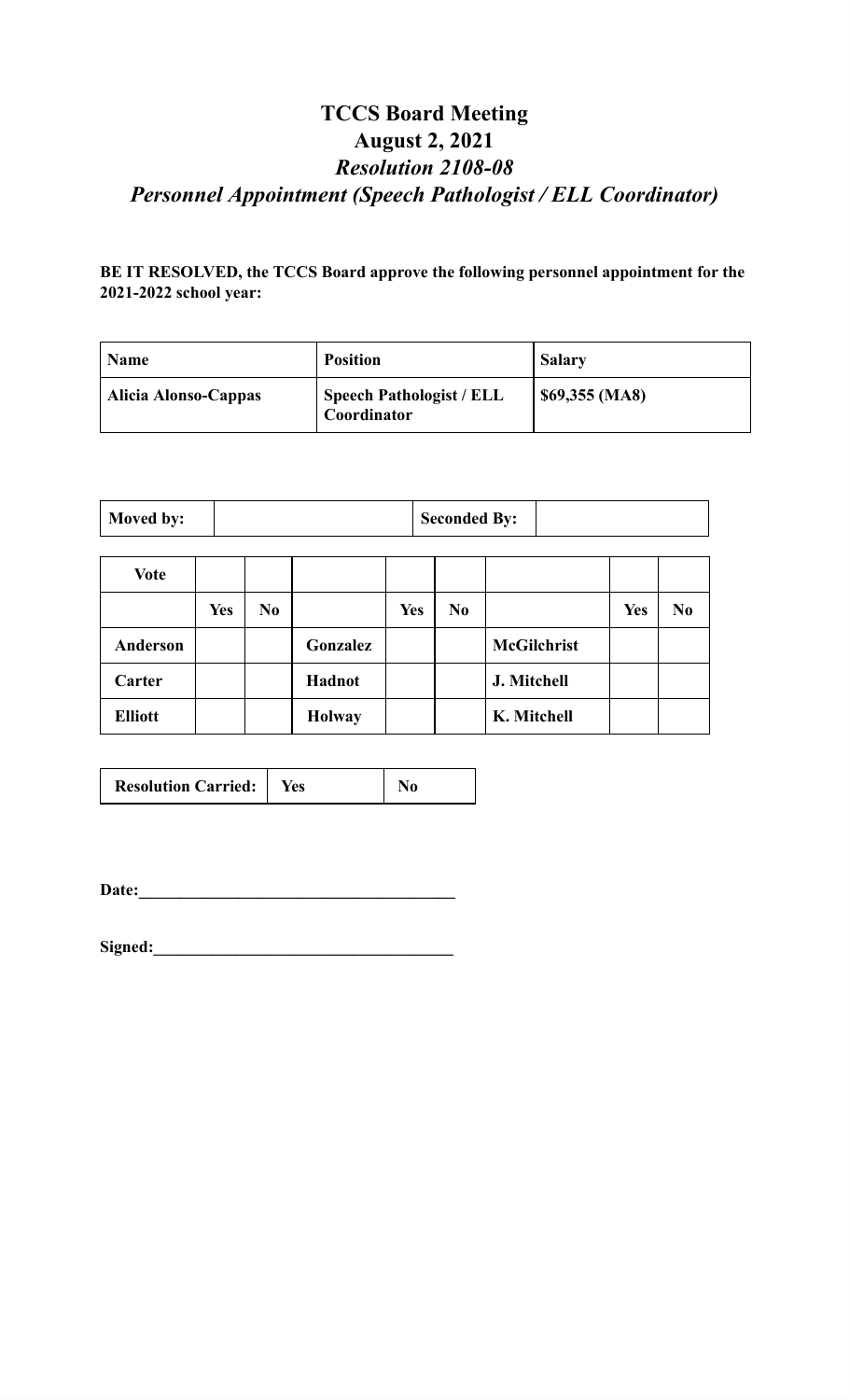## **TCCS Board Meeting August 2, 2021** *Resolution 2108-09 ESEA (2022) Application Submission*

**WHEREAS, the Teaneck Community Charter School Charter recognizes the need to participate in Federal Grant entitlement programs, and**

**WHEREAS, TCCS must both submit and accept approval of awards, and**

**WHEREAS, submission of the application to receive such funds must be approved by TCCS Board of Trustees,**

**NOW THEREFORE BE IT RESOLVED, the Teaneck Community Charter School hereby authorizes the submission of the ESEA application for Fiscal Year 2022.**

**ESEA IA: 29,054 ESEA IIA: 5,810 ESEA IV: 10,000 Total: 44,864**

|  | Moved by: |  | <b>Seconded By:</b> |  |
|--|-----------|--|---------------------|--|
|--|-----------|--|---------------------|--|

| <b>Vote</b>    |            |                |               |     |                |                    |            |                |
|----------------|------------|----------------|---------------|-----|----------------|--------------------|------------|----------------|
|                | <b>Yes</b> | N <sub>0</sub> |               | Yes | N <sub>0</sub> |                    | <b>Yes</b> | N <sub>0</sub> |
| Anderson       |            |                | Gonzalez      |     |                | <b>McGilchrist</b> |            |                |
| Carter         |            |                | Hadnot        |     |                | J. Mitchell        |            |                |
| <b>Elliott</b> |            |                | <b>Holway</b> |     |                | K. Mitchell        |            |                |

| <b>Resolution Carried:</b> |  | No |
|----------------------------|--|----|
|----------------------------|--|----|

**Date:\_\_\_\_\_\_\_\_\_\_\_\_\_\_\_\_\_\_\_\_\_\_\_\_\_\_\_\_\_\_\_\_\_\_\_\_\_\_**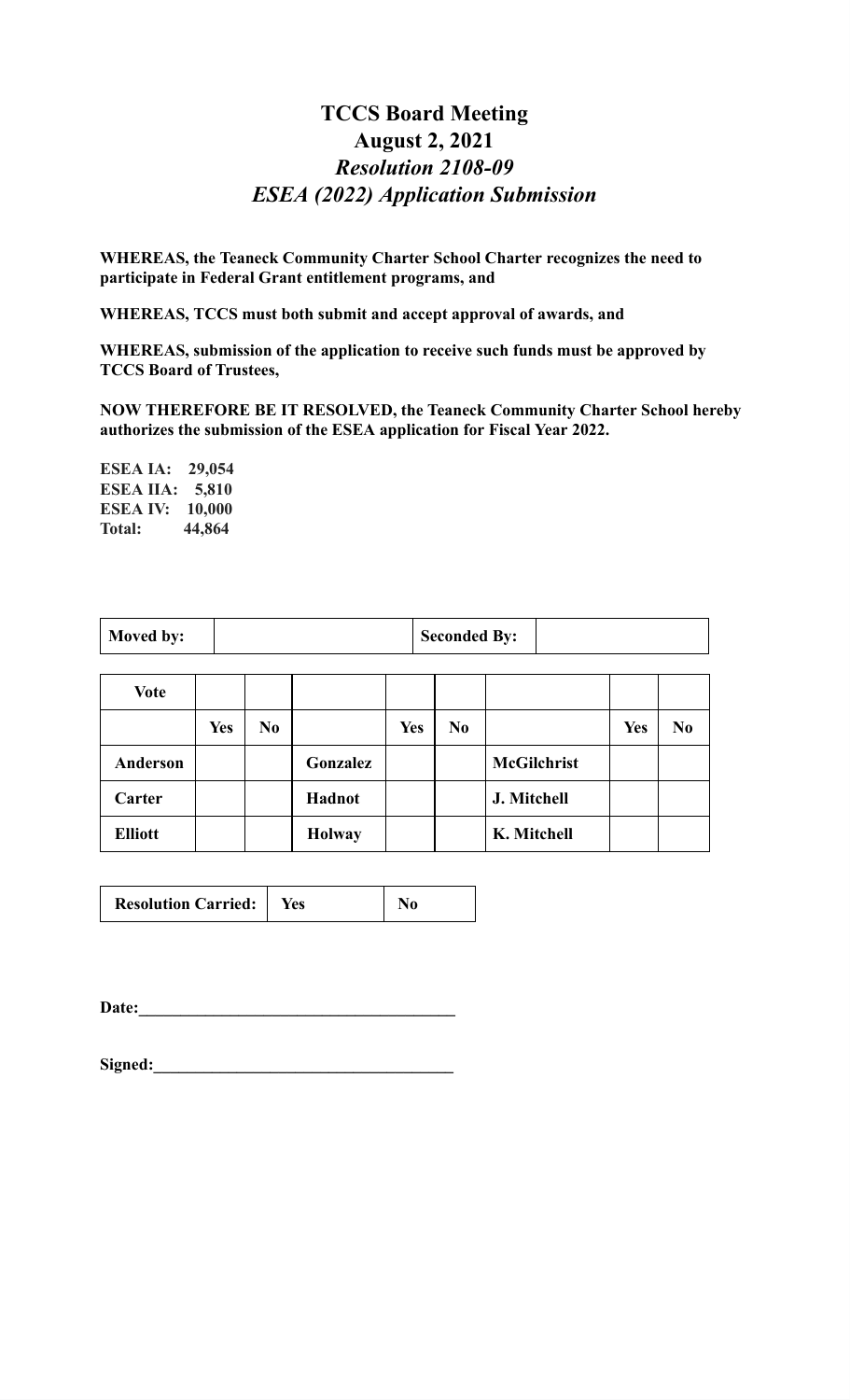# **TCCS Board Meeting August 2, 2021** *Resolution 2108-10 IDEA (2022) Application Submission*

**BE IT RESOLVED, the Teaneck Community Charter School hereby authorizes the submission of the IDEA application for Fiscal Year 2022.**

**IDEA Basic: 74,108 Preschool: 2,056 Total: 76,164**

| <b>Moved by:</b> | <b>Seconded By:</b> |  |
|------------------|---------------------|--|
|                  |                     |  |

| <b>Vote</b>    |            |                |               |            |     |                    |            |                |
|----------------|------------|----------------|---------------|------------|-----|--------------------|------------|----------------|
|                | <b>Yes</b> | N <sub>0</sub> |               | <b>Yes</b> | No. |                    | <b>Yes</b> | N <sub>0</sub> |
| Anderson       |            |                | Gonzalez      |            |     | <b>McGilchrist</b> |            |                |
| Carter         |            |                | Hadnot        |            |     | J. Mitchell        |            |                |
| <b>Elliott</b> |            |                | <b>Holway</b> |            |     | K. Mitchell        |            |                |

| <b>Resolution Carried:</b> | Yes |  |
|----------------------------|-----|--|
|                            |     |  |

**Date:\_\_\_\_\_\_\_\_\_\_\_\_\_\_\_\_\_\_\_\_\_\_\_\_\_\_\_\_\_\_\_\_\_\_\_\_\_\_**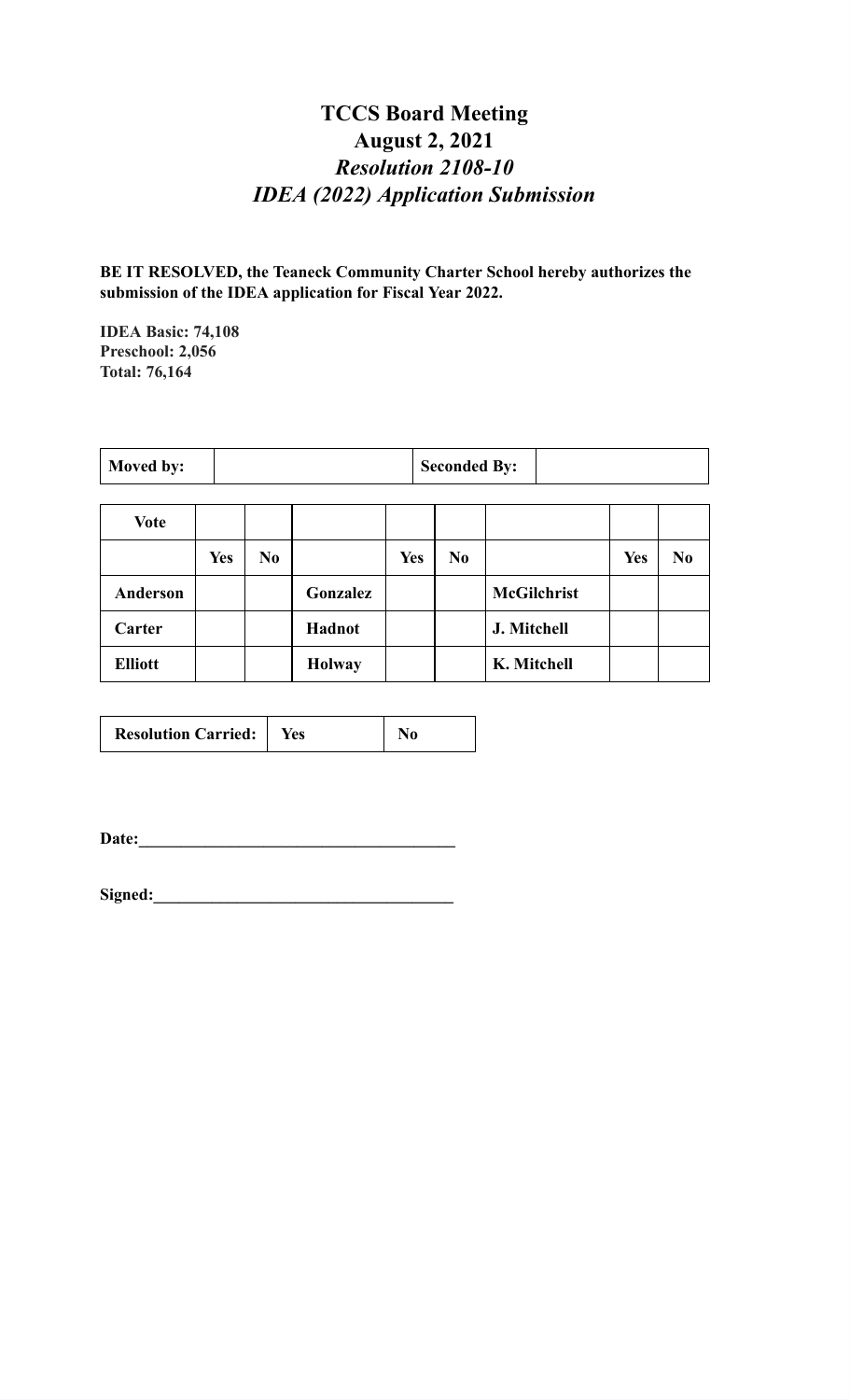# **TCCS Board Meeting August 2, 2021** *Resolution 2108-11 Personnel Appointment (After School Program Coordinator)*

#### **BE IT RESOLVED, the TCCS Board approve the following personnel appointment for the 2021-2022 school year:**

| <b>Name</b>              | <b>Position</b>                         | <b>Salary</b> |
|--------------------------|-----------------------------------------|---------------|
| <b>Adam Fleischhauer</b> | <b>After School Program Coordinator</b> | \$17,500      |

| Moved by: |  | <b>Seconded By:</b> |  |
|-----------|--|---------------------|--|
|-----------|--|---------------------|--|

| <b>Vote</b>    |            |                |               |            |     |                    |            |                |
|----------------|------------|----------------|---------------|------------|-----|--------------------|------------|----------------|
|                | <b>Yes</b> | N <sub>0</sub> |               | <b>Yes</b> | No. |                    | <b>Yes</b> | N <sub>0</sub> |
| Anderson       |            |                | Gonzalez      |            |     | <b>McGilchrist</b> |            |                |
| Carter         |            |                | Hadnot        |            |     | J. Mitchell        |            |                |
| <b>Elliott</b> |            |                | <b>Holway</b> |            |     | K. Mitchell        |            |                |

| <b>Resolution Carried:</b>   Yes |  | N <sub>0</sub> |
|----------------------------------|--|----------------|
|----------------------------------|--|----------------|

**Date:\_\_\_\_\_\_\_\_\_\_\_\_\_\_\_\_\_\_\_\_\_\_\_\_\_\_\_\_\_\_\_\_\_\_\_\_\_\_**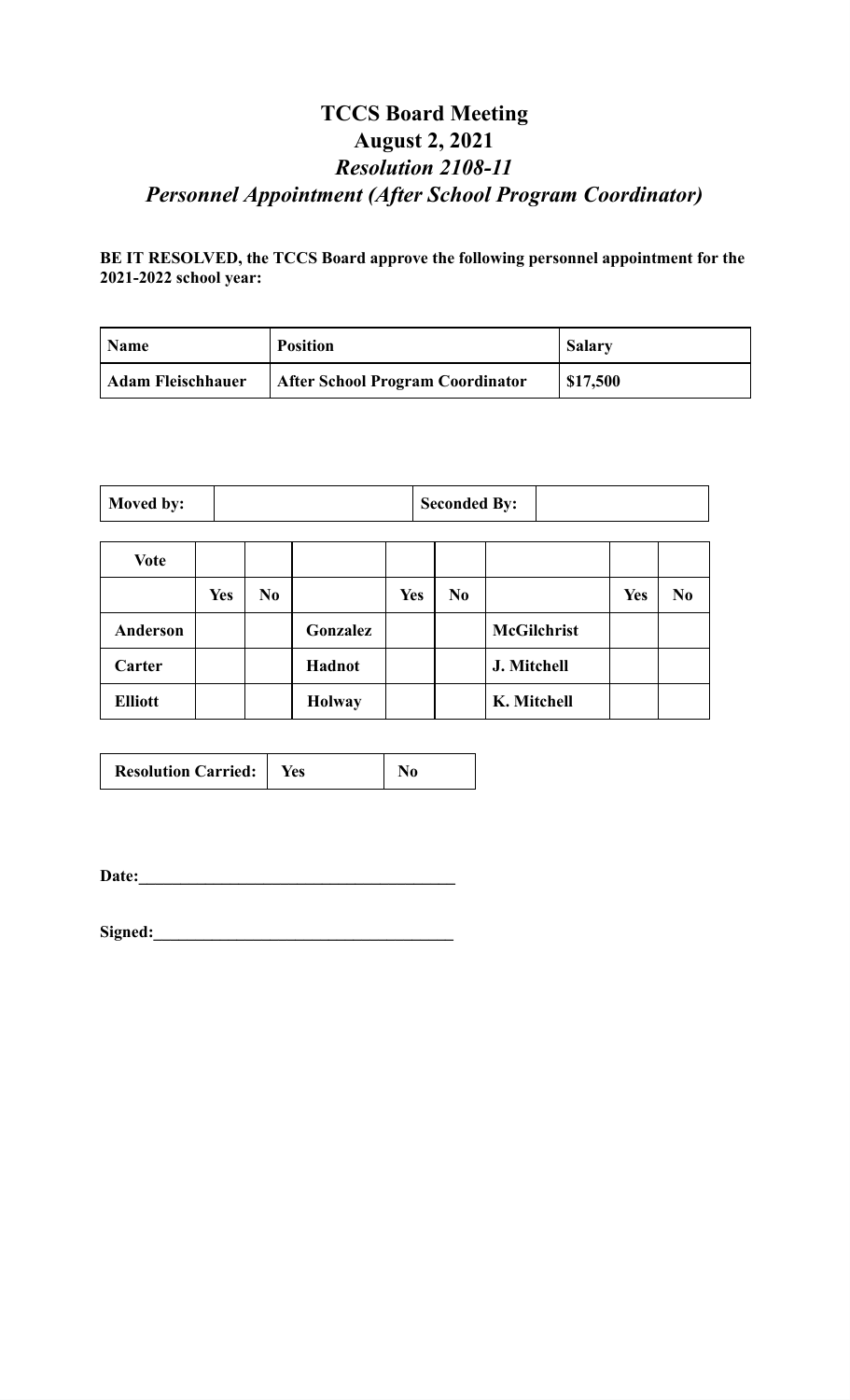# **TCCS Board Meeting August 2, 2021** *Resolution 2108-12 Contract Approval (OT)*

**BE IT RESOLVED, that the Board approve the attached agreement with Melissa Gorman to provide Occupational Therapy services for the 2021-2022 school year.**

| Moved by:       |            | <b>Seconded By:</b> |               |            |  |                |                    |            |                |
|-----------------|------------|---------------------|---------------|------------|--|----------------|--------------------|------------|----------------|
| <b>Vote</b>     |            |                     |               |            |  |                |                    |            |                |
|                 |            |                     |               |            |  |                |                    |            |                |
|                 | <b>Yes</b> | N <sub>0</sub>      |               | <b>Yes</b> |  | N <sub>0</sub> |                    | <b>Yes</b> | N <sub>0</sub> |
| <b>Anderson</b> |            |                     | Gonzalez      |            |  |                | <b>McGilchrist</b> |            |                |
| Carter          |            |                     | Hadnot        |            |  |                | J. Mitchell        |            |                |
| <b>Elliott</b>  |            |                     | <b>Holway</b> |            |  |                | K. Mitchell        |            |                |

| <b>Resolution Carried:</b> | Yes |  |
|----------------------------|-----|--|
|----------------------------|-----|--|

**Date:\_\_\_\_\_\_\_\_\_\_\_\_\_\_\_\_\_\_\_\_\_\_\_\_\_\_\_\_\_\_\_\_\_\_\_\_\_\_**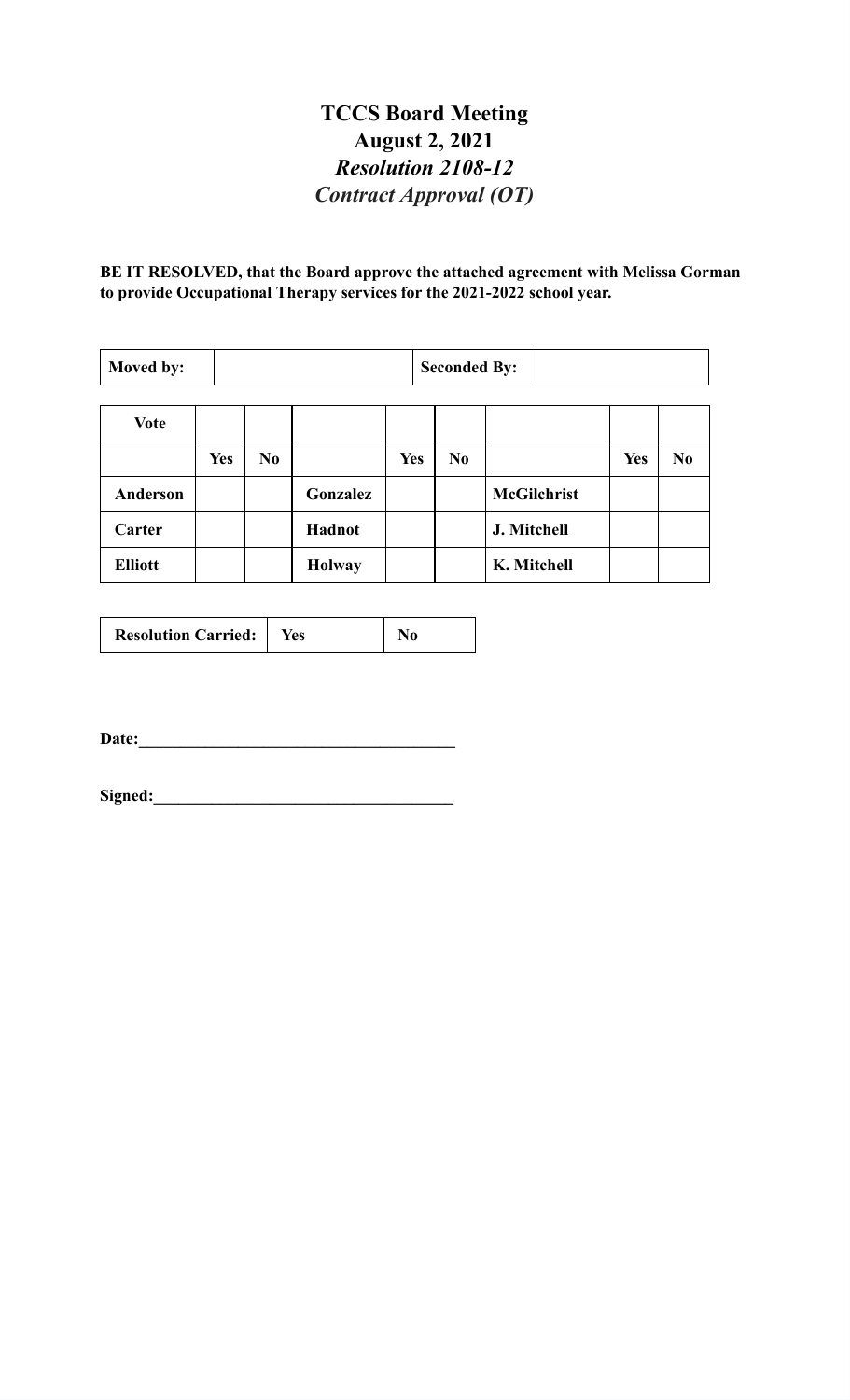#### **TCCS Board Meeting August 2, 2021** *Resolution 2108-13 Summer 2021 Work*

**BE IT RESOLVED, the Board of Trustees approve the following summer 2021positions and rates:**

**School Nurse (\$55/hr): Roda Werking**

**Curriculum Writing (\$25/hr): Jean Kupfer, Kimberly Mayas, Katie Kwiatkowski, Paul Bonney, Nicole Johnson, Taylor Morgan, Laura Eckel, Christina Hunter, Nan Kurz, Sonja McDaniel, Lauren Scalici, Adam Fleischhauer**

**Classroom Transfer / Moving (\$15/hr - as applicable): Christina Hunter, Taylor Morgan, Paul Bonney, Renique Christolias, Katie Kwiatkowski, Jean Kupfer, Laura Eckel, Edel Portillo, Lori Stuart, Dana Durham**

| <b>Seconded By:</b><br>Moved by: |            |                |               |            |                |                    |            |                |
|----------------------------------|------------|----------------|---------------|------------|----------------|--------------------|------------|----------------|
| <b>Vote</b>                      |            |                |               |            |                |                    |            |                |
|                                  | <b>Yes</b> | N <sub>0</sub> |               | <b>Yes</b> | N <sub>0</sub> |                    | <b>Yes</b> | N <sub>0</sub> |
| Anderson                         |            |                | Gonzalez      |            |                | <b>McGilchrist</b> |            |                |
| Carter                           |            |                | Hadnot        |            |                | J. Mitchell        |            |                |
| <b>Elliott</b>                   |            |                | <b>Holway</b> |            |                | K. Mitchell        |            |                |

| <b>Resolution Carried:</b> | Yes | No |
|----------------------------|-----|----|
|----------------------------|-----|----|

**Date:**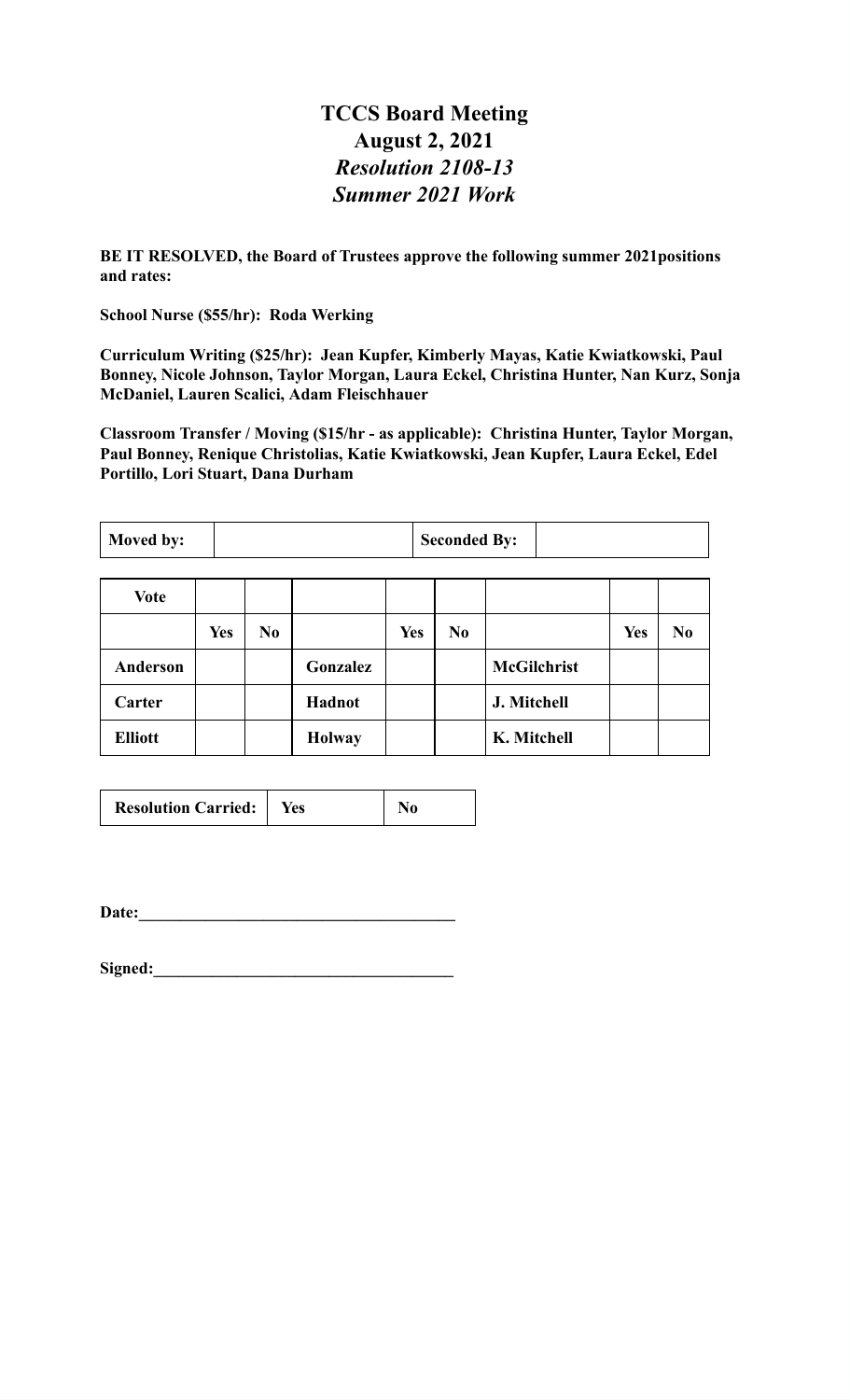# **TCCS Board Meeting August 2, 2021** *Resolution 2108-14 Insurance Policy Approval*

**BE IT RESOLVED, that the Board approve the attached contract for General Liability Insurance and Student Accident Insurance, as proposed by Brown & Brown Metro, Inc.**

| Moved by:      |            | <b>Seconded By:</b> |               |            |                |                    |            |                |
|----------------|------------|---------------------|---------------|------------|----------------|--------------------|------------|----------------|
| <b>Vote</b>    |            |                     |               |            |                |                    |            |                |
|                |            |                     |               |            |                |                    |            |                |
|                | <b>Yes</b> | N <sub>0</sub>      |               | <b>Yes</b> | N <sub>0</sub> |                    | <b>Yes</b> | N <sub>0</sub> |
| Anderson       |            |                     | Gonzalez      |            |                | <b>McGilchrist</b> |            |                |
| Carter         |            |                     | Hadnot        |            |                | J. Mitchell        |            |                |
| <b>Elliott</b> |            |                     | <b>Holway</b> |            |                | K. Mitchell        |            |                |

| <b>Resolution Carried:</b> | Yes |  |
|----------------------------|-----|--|
|----------------------------|-----|--|

**Date:\_\_\_\_\_\_\_\_\_\_\_\_\_\_\_\_\_\_\_\_\_\_\_\_\_\_\_\_\_\_\_\_\_\_\_\_\_\_**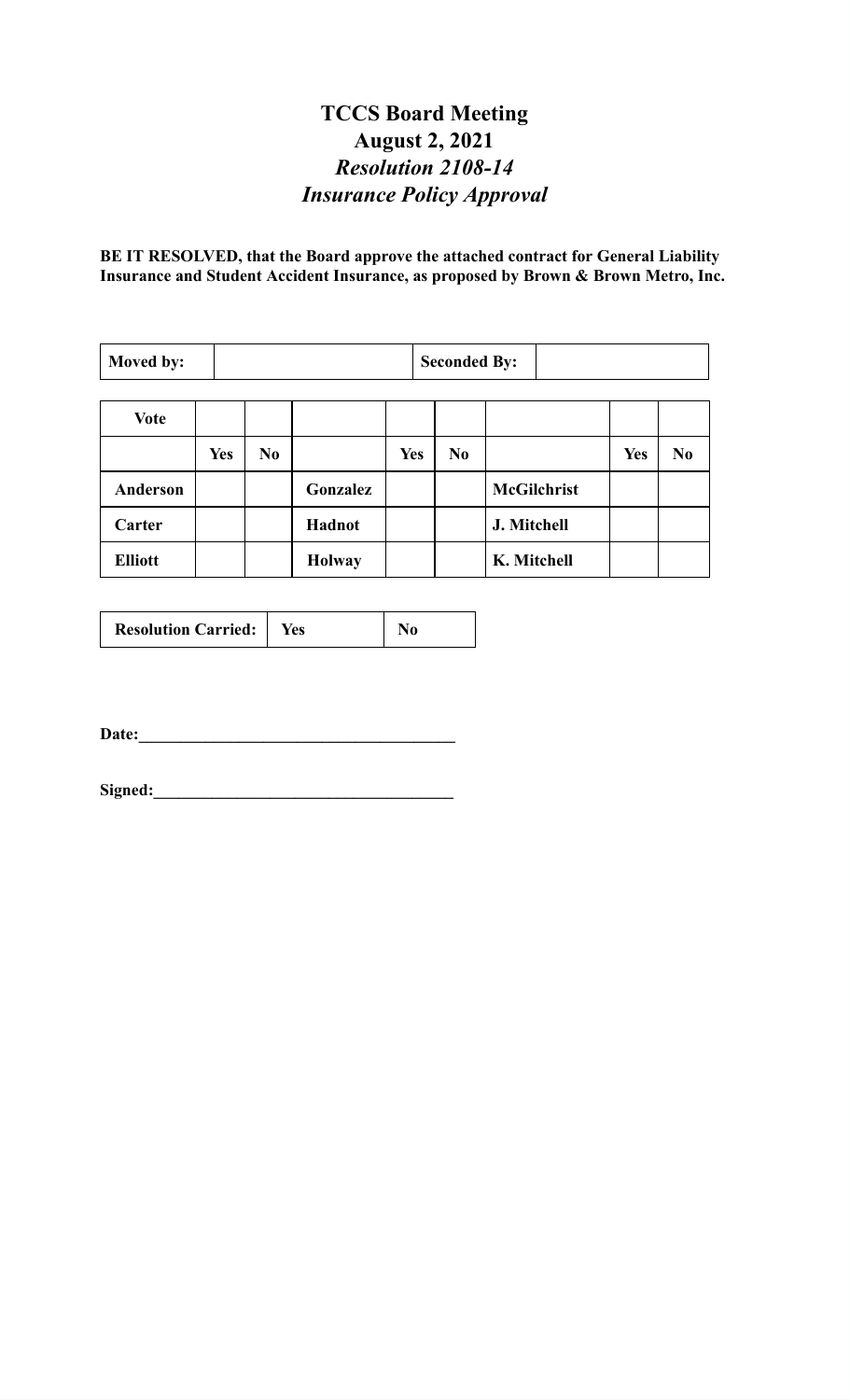# **TCCS Board Meeting August 2, 2021** *Resolution 2108-15 School Physician*

**BE IT RESOLVED, that the TCCS Board of Trustees appoint Katlyne Lubin, MD, MPH, MS, FAAP as School Physician for 2021-2022 at an annual rate of \$3500.**

| Moved by:      |            | <b>Seconded By:</b> |               |            |                |                    |            |                |
|----------------|------------|---------------------|---------------|------------|----------------|--------------------|------------|----------------|
| Vote           |            |                     |               |            |                |                    |            |                |
|                | <b>Yes</b> | N <sub>0</sub>      |               | <b>Yes</b> | N <sub>0</sub> |                    | <b>Yes</b> | N <sub>0</sub> |
| Anderson       |            |                     | Gonzalez      |            |                | <b>McGilchrist</b> |            |                |
| Carter         |            |                     | Hadnot        |            |                | J. Mitchell        |            |                |
| <b>Elliott</b> |            |                     | <b>Holway</b> |            |                | K. Mitchell        |            |                |

| <b>Resolution Carried:</b> | Yes |  |
|----------------------------|-----|--|
|----------------------------|-----|--|

**Date:\_\_\_\_\_\_\_\_\_\_\_\_\_\_\_\_\_\_\_\_\_\_\_\_\_\_\_\_\_\_\_\_\_\_\_\_\_\_**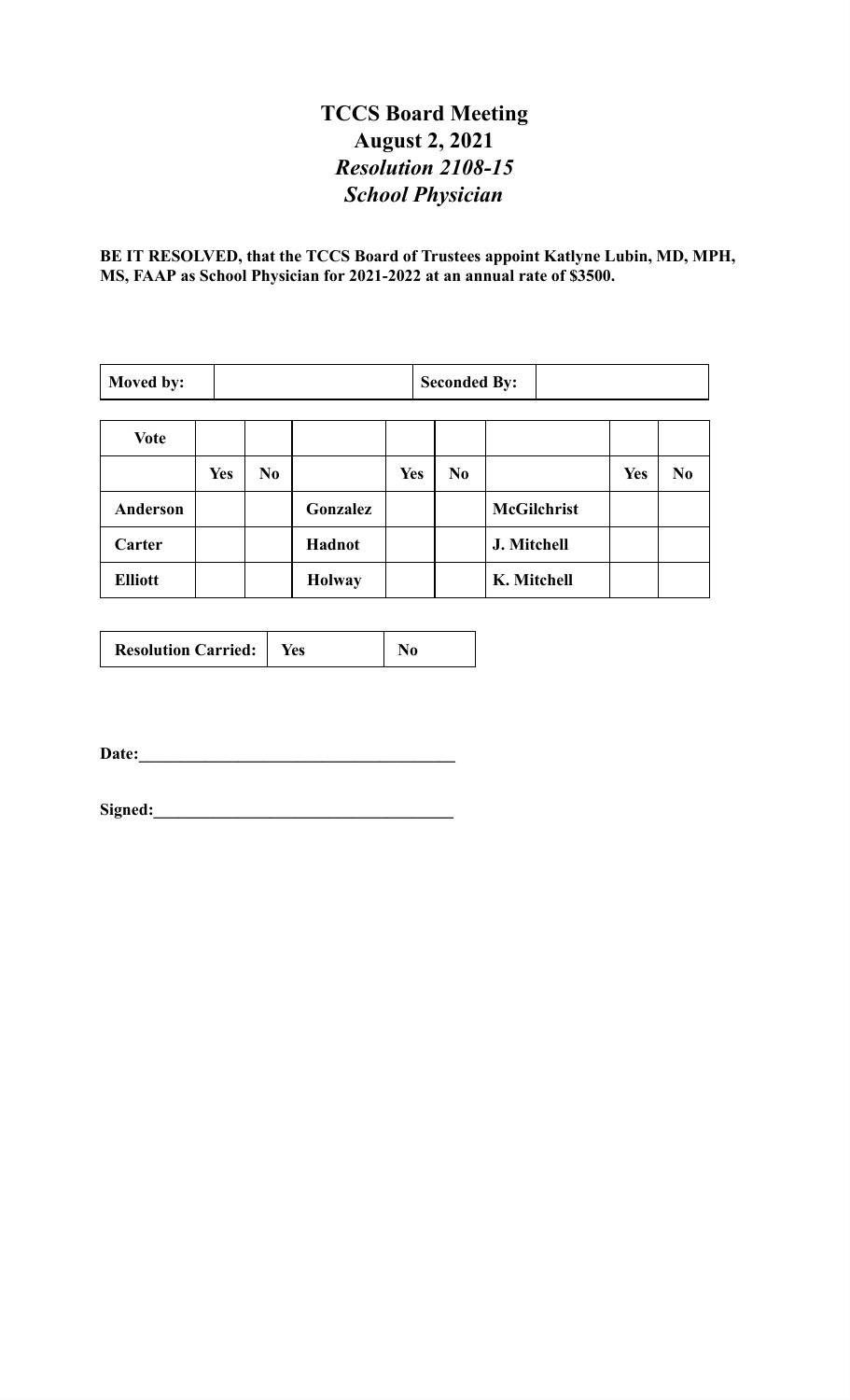# **TCCS Board Meeting August 2, 2021** *Resolution 2108-16 Student Information System Agreement*

**BE IT RESOLVED, that the TCCS Board of Trustees approve the attached agreement with Realtime Information Technology for the 2021-2022 school year.**

| Moved by:      |            | <b>Seconded By:</b> |               |            |                |                    |            |                |
|----------------|------------|---------------------|---------------|------------|----------------|--------------------|------------|----------------|
| <b>Vote</b>    |            |                     |               |            |                |                    |            |                |
|                | <b>Yes</b> | N <sub>0</sub>      |               | <b>Yes</b> | N <sub>0</sub> |                    | <b>Yes</b> | N <sub>0</sub> |
| Anderson       |            |                     | Gonzalez      |            |                | <b>McGilchrist</b> |            |                |
| Carter         |            |                     | Hadnot        |            |                | J. Mitchell        |            |                |
| <b>Elliott</b> |            |                     | <b>Holway</b> |            |                | K. Mitchell        |            |                |

| <b>Resolution Carried:</b> | Yes |  |
|----------------------------|-----|--|
|----------------------------|-----|--|

**Date:\_\_\_\_\_\_\_\_\_\_\_\_\_\_\_\_\_\_\_\_\_\_\_\_\_\_\_\_\_\_\_\_\_\_\_\_\_\_**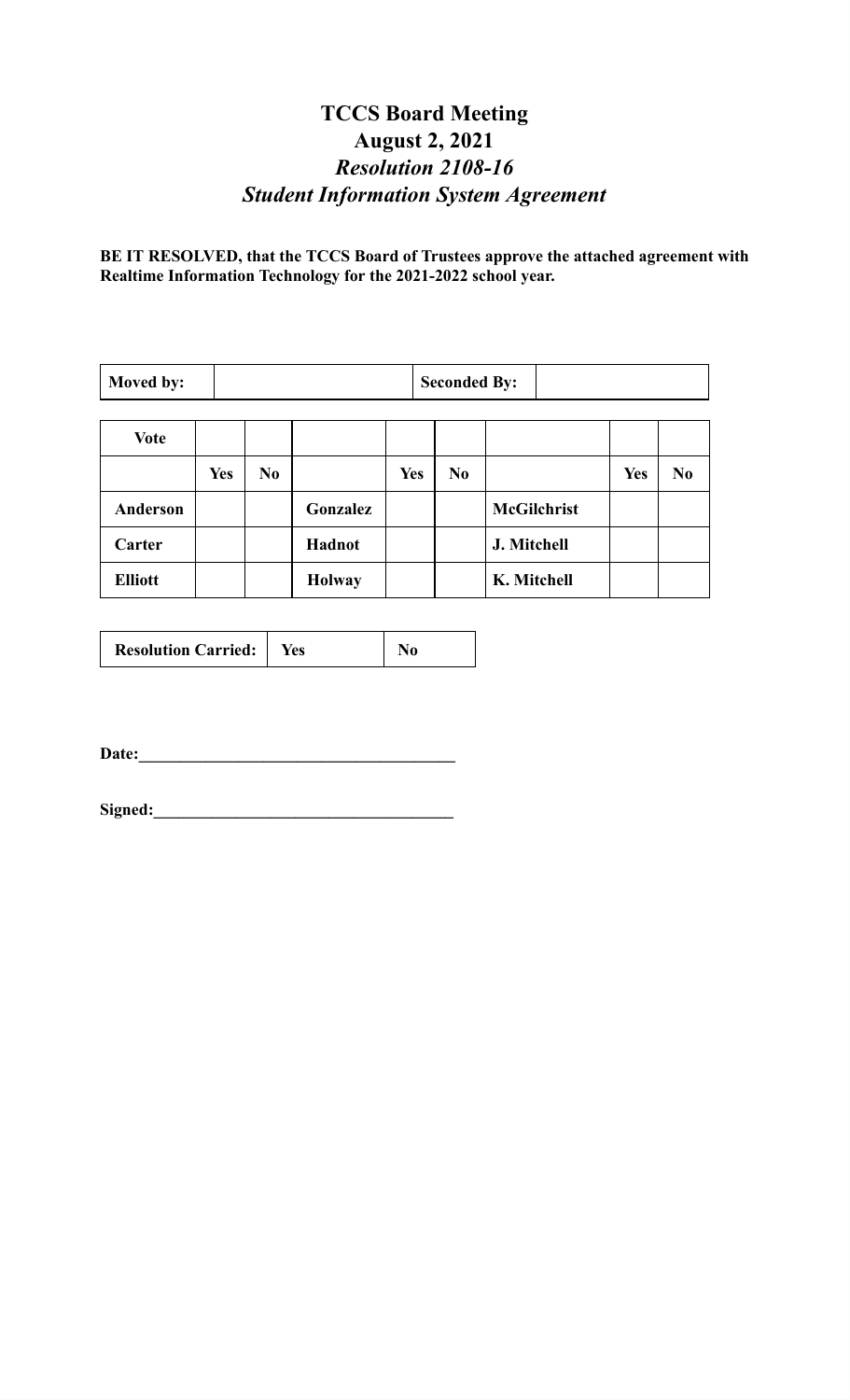# **TCCS Board Meeting August 2, 2021** *Resolution 2108-17 Technology Support Service Agreement*

**BE IT RESOLVED, that the TCCS Board of Trustees approve the attached agreement with Complete Computer Solutions for the 2021-2022 school year.**

| Moved by:       |            | <b>Seconded By:</b> |               |            |                |                    |            |                |
|-----------------|------------|---------------------|---------------|------------|----------------|--------------------|------------|----------------|
| Vote            |            |                     |               |            |                |                    |            |                |
|                 | <b>Yes</b> | N <sub>0</sub>      |               | <b>Yes</b> | N <sub>0</sub> |                    | <b>Yes</b> | N <sub>0</sub> |
| <b>Anderson</b> |            |                     | Gonzalez      |            |                | <b>McGilchrist</b> |            |                |
| Carter          |            |                     | Hadnot        |            |                | J. Mitchell        |            |                |
| <b>Elliott</b>  |            |                     | <b>Holway</b> |            |                | K. Mitchell        |            |                |

| <b>Resolution Carried:</b> | Yes |  |
|----------------------------|-----|--|
|----------------------------|-----|--|

**Date:\_\_\_\_\_\_\_\_\_\_\_\_\_\_\_\_\_\_\_\_\_\_\_\_\_\_\_\_\_\_\_\_\_\_\_\_\_\_**